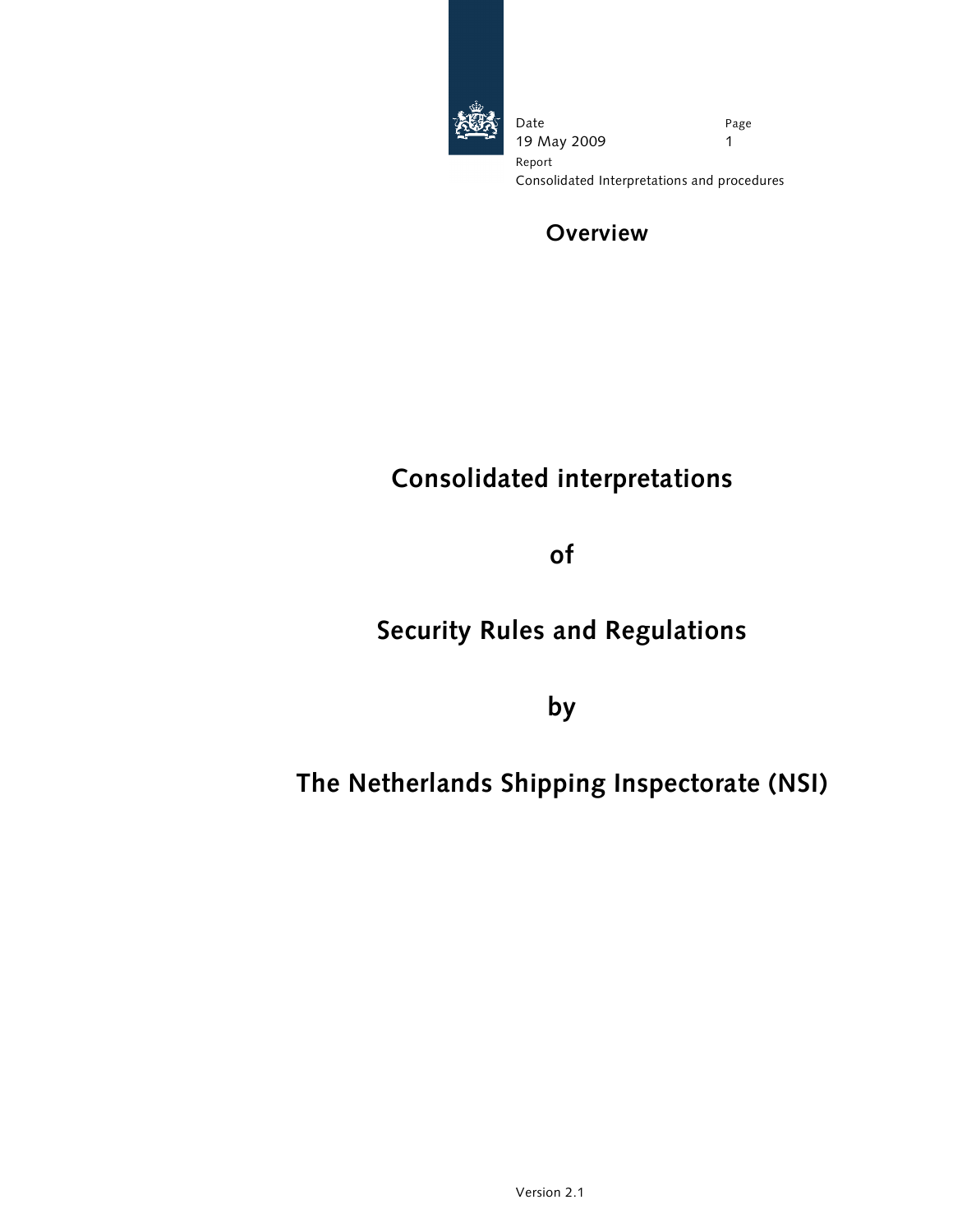

Date 19 May 2009 Page 2 Report Consolidated Interpretations and procedures

| Version         | Created by                | Date Approved                 |
|-----------------|---------------------------|-------------------------------|
| $1.0$ t/m $1.9$ | B.O. Maltha   2004 - 2007 |                               |
| 2.0             |                           | B.O. Maltha   28 January 2009 |
| 2.1             | J. Schot                  | 19 May 2009                   |
|                 |                           |                               |
|                 |                           |                               |
|                 |                           |                               |
|                 |                           |                               |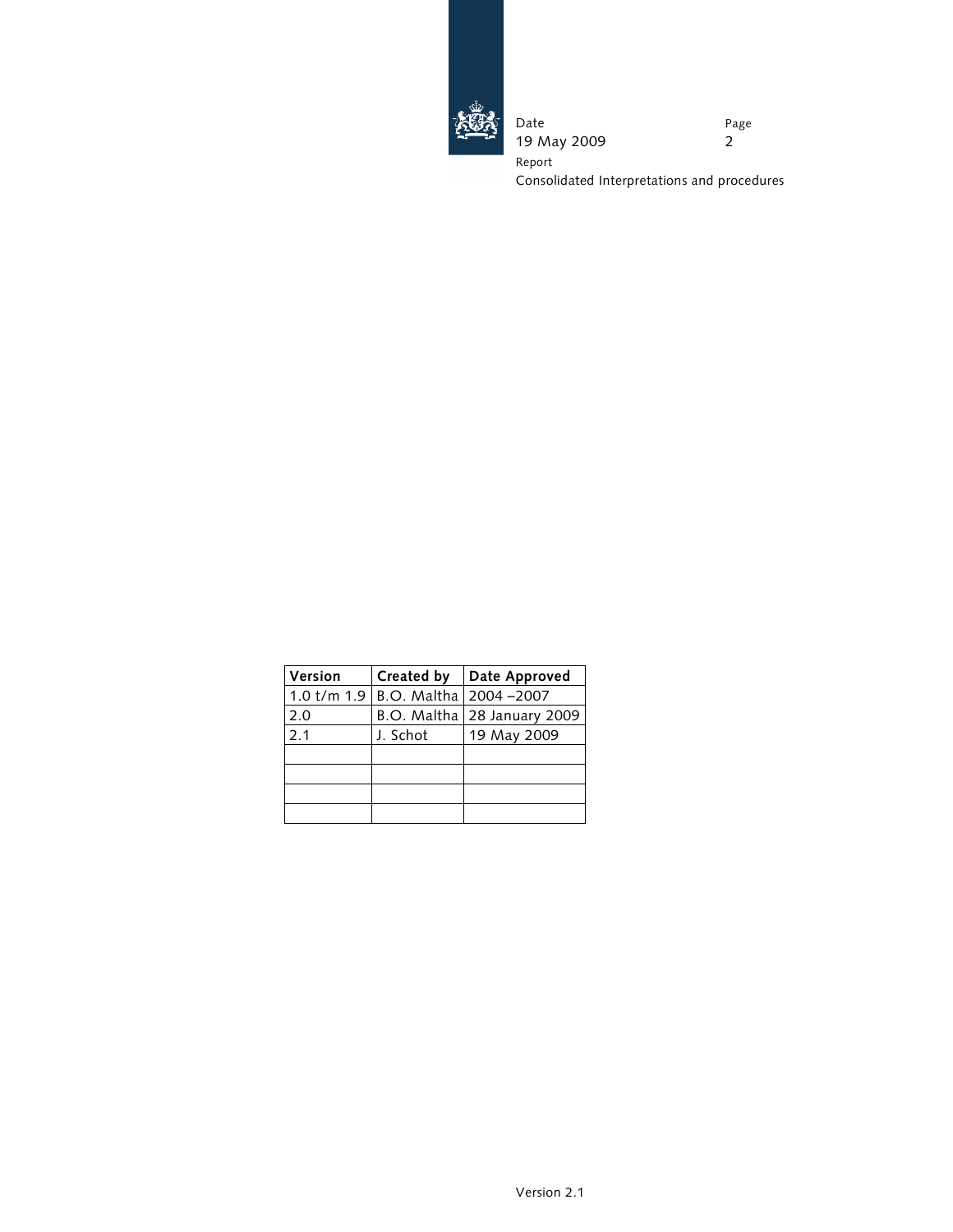

Date 19 May 2009 Page 3 Report Consolidated Interpretations and procedures

## **a) Introduction**

In response to September 11, 2001 regulations have been developed within IMO, regarding Maritime Security. These regulations, of which the main part can be found in the "International Ship & Port facility Security (ISPS) Code", have entered into force on July 1, 2004 and apply to passenger ships, cargo ships of 500 gross tonnage and upwards and mobile offshore drilling units, engaged on international voyages, and Port facilities serving such ships. The regulations are integrated into the SOLAS convention and contain requirements regarding, equipment, training and a quality management system for Security. Ships will have to comply with these regulations: without a certificate it will not be allowed to participate in international shipping.

The EU has approved a regulation, which goes even further than the Security requirements developed by IMO. This EU regulation has taken effect as of July 1, 2004. As an EU member, The Netherlands has to comply with this regulation.

For further information, please visit our website and the websites of the Dutch directorate general of freight transport (DGTL), the EU, the IMO and the Royal Association of Dutch Ship owners (KVNR).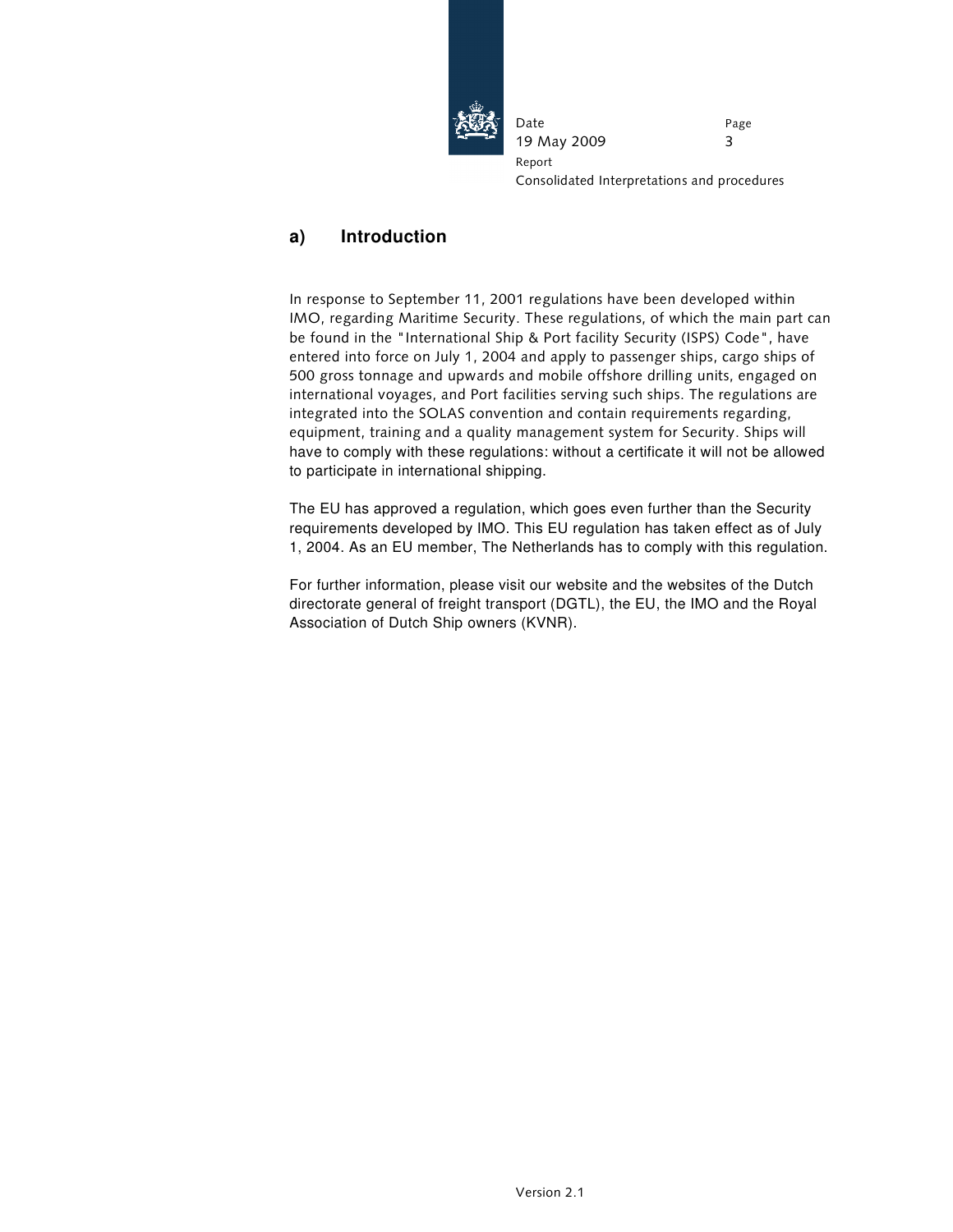

Date 19 May 2009 Page 4 Report Consolidated Interpretations and procedures

### **b) Supervision**

The supervision of the Dutch flagged ships with regards to Security is attributed to the Netherlands Shipping Inspectorate (NSI).

For questions and information, you can contact Mr. J. Schot or Mr. B. van der Voort at NSI. You can reach them via the general number: +31-(0)70-4564500, or via e-mail: security.ds@ivw.nl.

### **c) Interpretations:**

The ISPS code and other SOLAS amendments leave several issues up to the Administrations of member-states to decide. Furthermore some issues may not be entirely clear. In order to avoid confusion, NSI has compiled the following overview with interpretations of a number of these issues.

This list will be updated, if necessary, with new or revised points of view. Please check regularly for the latest version, via the website of NSI: www.ivw.nl

To make things more clear and to align this document with NSI policy, apart from recent changes and additions, a new chapter has been added. The current chapters with security information are:

E: "For Your Information"

F: "Ministerial regulations" (ministeriële regelingen) for those matters which have already been formalised through other official documents,

G: "policy rules" (beleidsregels), and

H: "interpretations"

Since many companies refer in their internal publications to the numbering of the issues in this overview, we have chosen to retain the old numbering. Since we also have removed several numbers that have been outdated, we advise you to always check which chapter you are in and which subject you are looking for. If you still have any questions, you can contact either NSI or your RSO or the Royal Association of Netherlands Ship owners (KVNR).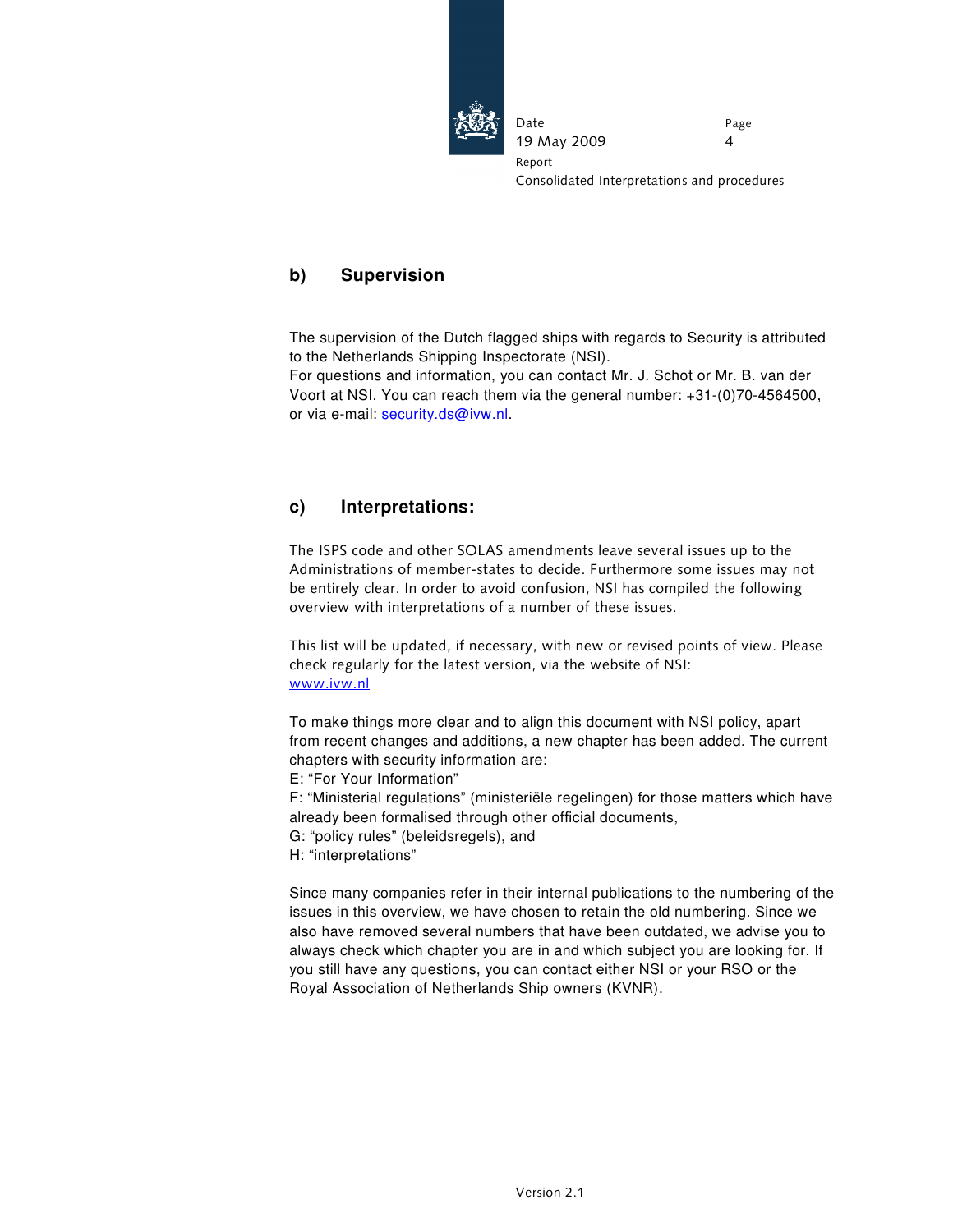

Date 19 May 2009 Page 5 Report Consolidated Interpretations and procedures

## **d) List of used Abbreviations:**

| Abbreviation | Meaning                                             |
|--------------|-----------------------------------------------------|
| <b>ISSC</b>  | International Ship Security Certificate             |
| <b>ISPS</b>  | International Ship & Port Facility Security Code    |
| <b>NSI</b>   | Netherlands Shipping Inspectorate (part of IVW)     |
| <b>IVW</b>   | Transport and Water Management Inspectorate         |
| <b>RSO</b>   | Recognized Security Organization                    |
| <b>SSP</b>   | Ship Security Plan                                  |
| SSAS         | Ship Security Alert System                          |
| SSO          | Ship Security Officer                               |
| CSO          | Company Security Officer                            |
| <b>CSR</b>   | Continuous Synopsis Record                          |
| AIS          | Automatic Identification System                     |
| <b>ASA</b>   | Alternative Security Agreement                      |
| DA           | Designated Authority                                |
| <b>DCC</b>   | Departmental Coordination Centre                    |
| EU           | European Union                                      |
| <b>ILO</b>   | International Labour Organisation                   |
| <b>IMO</b>   | International Maritime Organisation                 |
| <b>MSC</b>   | Maritime Safety Committee (IMO)                     |
| PFSO         | Port Facility Security Officer                      |
| PFSP         | Port Facility Security Plan                         |
| <b>PSO</b>   | Port Security Officer                               |
| <b>KWC</b>   | Coast Guard Centre (Kustwacht Centrum) Den Helder   |
| SOLAS        | Safety of Life at Sea (IMO Convention for the 1974) |
| <b>ESA</b>   | <b>Equivalent Security Arrangement</b>              |
| DoS          | Declaration of Security                             |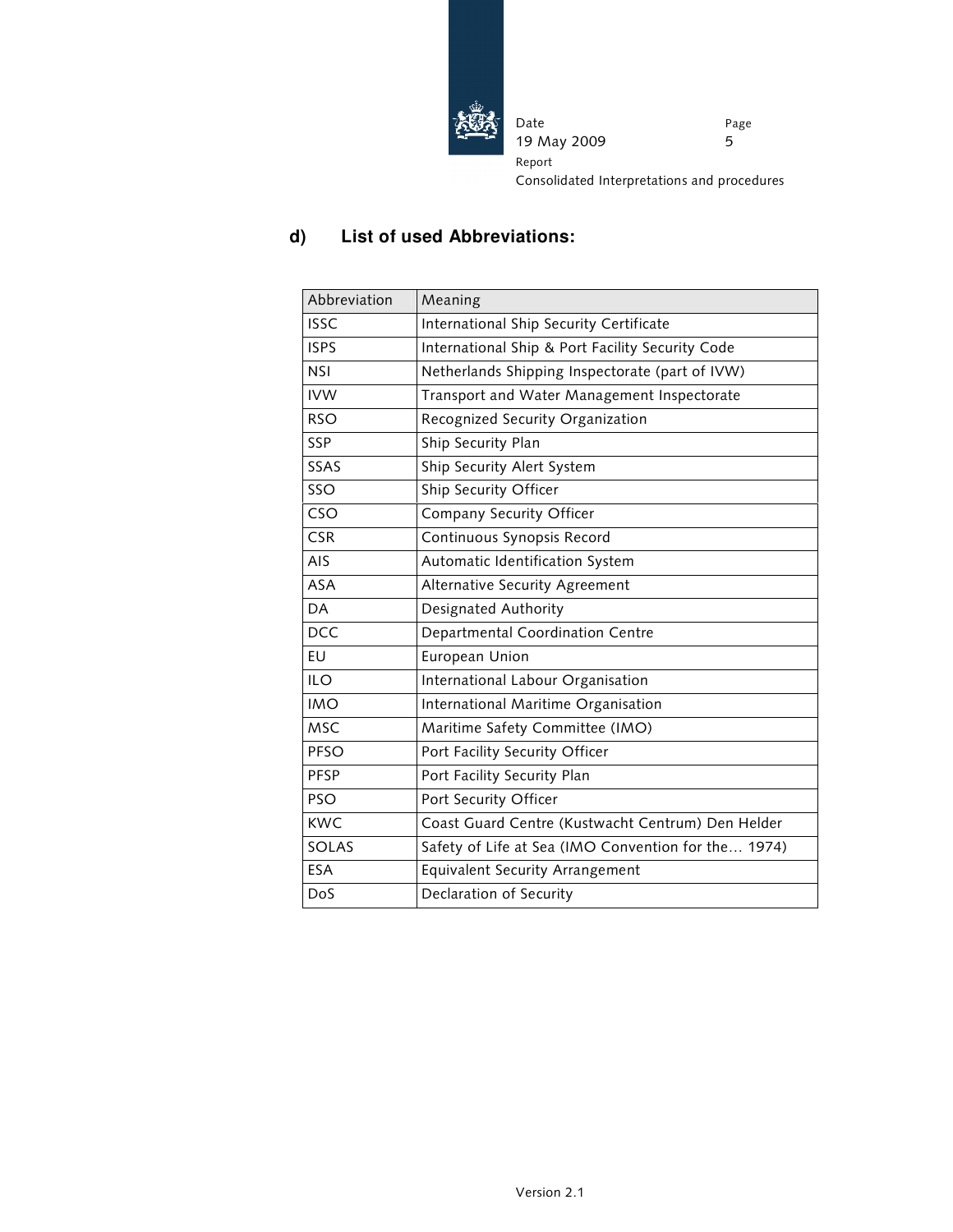

Consolidated Interpretations and procedures

### **e) For Your Information: procedures and other information**

19 May 2009

Date

Report

Below issues give further information on procedures etcetera regarding the ISPS certification process.

Issue Nr.: **005** Subject: Identification of RSO Auditors RSO Auditors need to identify themselves when inspecting an SSP or when performing a verification on board as follows:

- o Valid passport or drivers license
- o Proof of employment (RSO ID-pass or a signed letter by employer)
- o Proof of competence (conform IACS PR 10 (up to 1 July 2009, PR 25))

The latter 2 may be integrated into 1 document or ID-card.

In case of doubt regarding the identity or qualification of a person claiming to be an RSOauditor, the ship can contact the relevant RSO.

| Issue Nr.:                                             | 007 | Subject: | Application procedure ISSC                                           |  |  |
|--------------------------------------------------------|-----|----------|----------------------------------------------------------------------|--|--|
| You can request an ISSC through the RSO of your choice |     |          |                                                                      |  |  |
| • The SSP will be inspected by the RSO                 |     |          |                                                                      |  |  |
| • The on board verification will be done by the RSO    |     |          |                                                                      |  |  |
|                                                        |     |          | As of August 1, 2006 ISSC's and interim ISSC's are issued by the RSO |  |  |

|         | Issue Nr.: | 010(839)                                              | Subject : | Security level                                                                               |
|---------|------------|-------------------------------------------------------|-----------|----------------------------------------------------------------------------------------------|
| $\circ$ |            |                                                       |           | Unless otherwise notified, all ships registered in the Netherlands, should operate at        |
|         |            | security level 1 (See also MSC Circular 1132)         |           |                                                                                              |
| $\circ$ |            |                                                       |           | This security level is established by the minister of the Interior and Kingdom Relations (as |
|         |            | per art 63 of the Ships Act)                          |           |                                                                                              |
| $\circ$ |            |                                                       |           | The Coast Guard Coordination Centre (KWC) at Den Helder will communicate changes             |
|         |            |                                                       |           | in security level of ships registered in the Netherlands to the relevant companies           |
|         |            |                                                       |           | (preferably via CSO's). They should then inform their ship(s) as applicable and confirm      |
|         |            | to KWC that the change has been implemented on board. |           |                                                                                              |

Issue Nr.: **027** Subject KVNR Framework for Ship Security Plans (SSP) Using this guideline for drawing up the SSA and SSP does not guarantee issuance of an ISSC.

| l Issue Nr.: 33 | Subject: Using the Declaration of Security (DOS)                                    |
|-----------------|-------------------------------------------------------------------------------------|
|                 | See IMO (MSC) Guidance, especially MSC circular 1132.                               |
|                 | See for retention time of the DOS issue nr 19 in chapter f: Ministerial Regulations |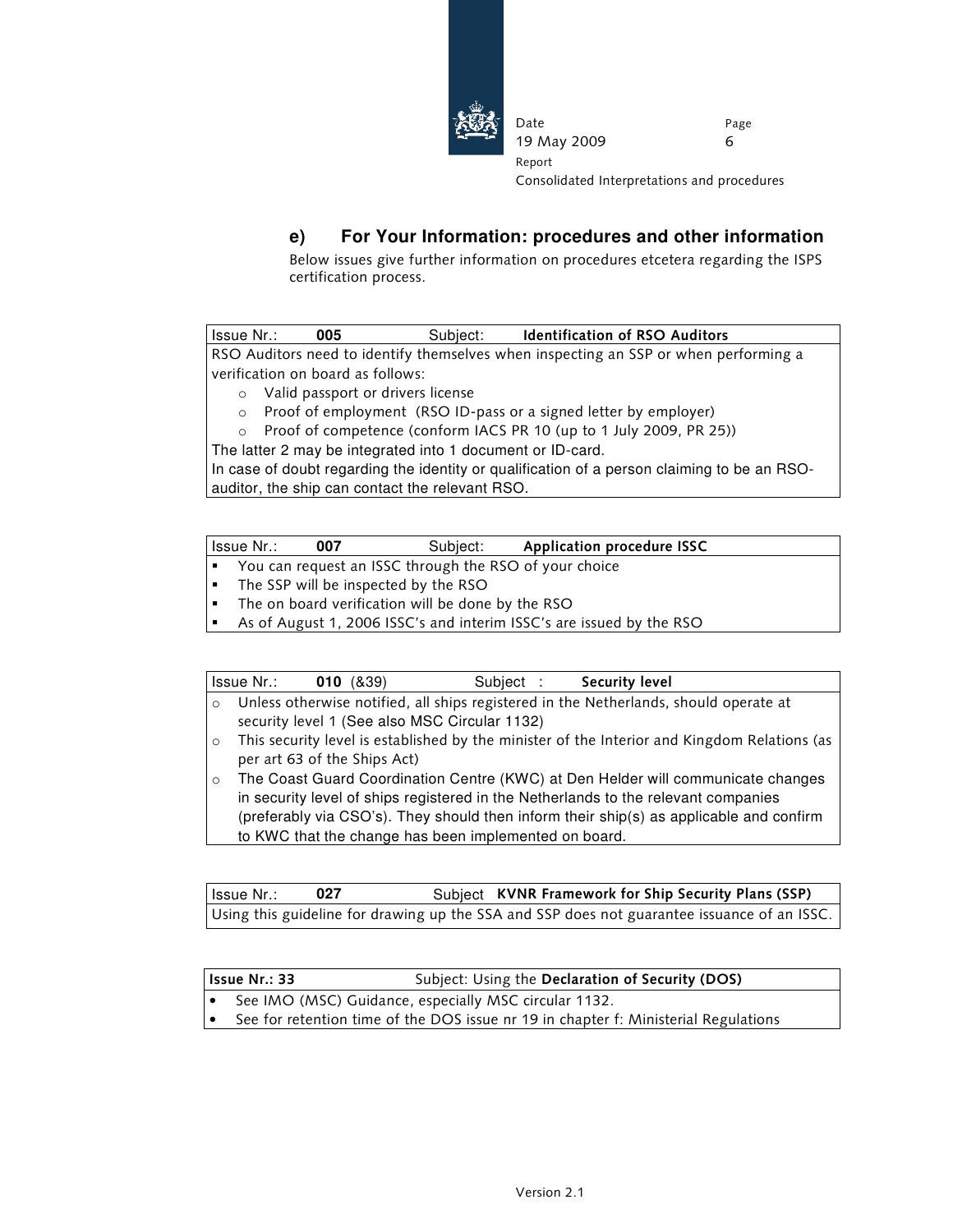

Consolidated Interpretations and procedures

#### Issue Nr.: 035 Subject: Deficiencies at verifications by RSO's

When deficiencies are found during verification, the following procedure shall be adhered to: RSO informs NSI according to Class Agreement (art 4.5)

Date

Report

19 May 2009

- CSO and/or SSO shall take temporary alternative measures to maintain the required level of security.
- The alternative measures shall be approved by the RSO
- CSO and/ or SSO shall draw up action plan and time schedule to correct the deficiencies
- The action plan shall be approved by the RSO
- The CSO is ultimately responsible for the procedure

If the company does not abide by the action plan or time schedule without preceding consultation and agreement by the RSO, the ISSC may be withdrawn. As per August 1, 2006 the RSO is authorised to withdraw the ISSC. The RSO reports to NSI.

| l Issue Nr.: 037                                                                                                                                                                                                               | Subject: Residence of the CSO |
|--------------------------------------------------------------------------------------------------------------------------------------------------------------------------------------------------------------------------------|-------------------------------|
| The figure conception of the corresponding to the conceptibility of the contraction of the contract of the contract of the contract of the contract of the contract of the contract of the contract of the contract of the con |                               |

It is permitted for a CSO to reside outside the Netherlands.

| Nr.: 048 | Subject: Application procedure Continuous Synopsis Record (CSR) |
|----------|-----------------------------------------------------------------|
|          |                                                                 |

- a. The CSR application form is available through the website of the Transport and Water Management Inspectorate (IVW): www.ivw.nl
- b. The application form can be completed in writing or digitally and shall be forwarded to IVW
- c. This form can also be used when the registry with the Netherlands ceases
- d. IVW shall issue the CSR's in the format as decided by the IMO
- e. A CSR may only be issued if an ISSC has also been issued for the same ship
- f. The original CSR-file shall be kept on board as long as the ship is in service
- g. When a ship changes its registration to the Netherlands, and the previous flag state does not timely send the required documents, NSI shall issue a new CSR according to the instructions of IMO MSC resolution 198(80). This resolution adopts amendments to paragraph 8 and 9 of the annex to the existing IMO A Resolution A 959(23).

Nr.: 049 Subject: Ships registered in the Netherlands Antilles or Aruba Please contact the Shipping Authorities in the Netherlands Antilles or Aruba (see http://www.ivw.nl/english/topics/merchant%5Fshipping/flagstate/security/contact%5F details%5Fship%5Fsecurity/

|  |  | $ $ Issue Nr.: $055$ (and 036)                                                      |  |  | Subject: Certification and the SSAS |  |
|--|--|-------------------------------------------------------------------------------------|--|--|-------------------------------------|--|
|  |  | Each SOLAS ship registered in the Netherlands must have an operational and approved |  |  |                                     |  |
|  |  | <b>Ship Security Alert System (SSAS)</b>                                            |  |  |                                     |  |

- The Company is responsible for this. This entails, amongst others, timely reporting the installation of the SSAS in newly built ships, for appropriate verification
- If the SSAS is not installed and approved, the ISSC may be revoked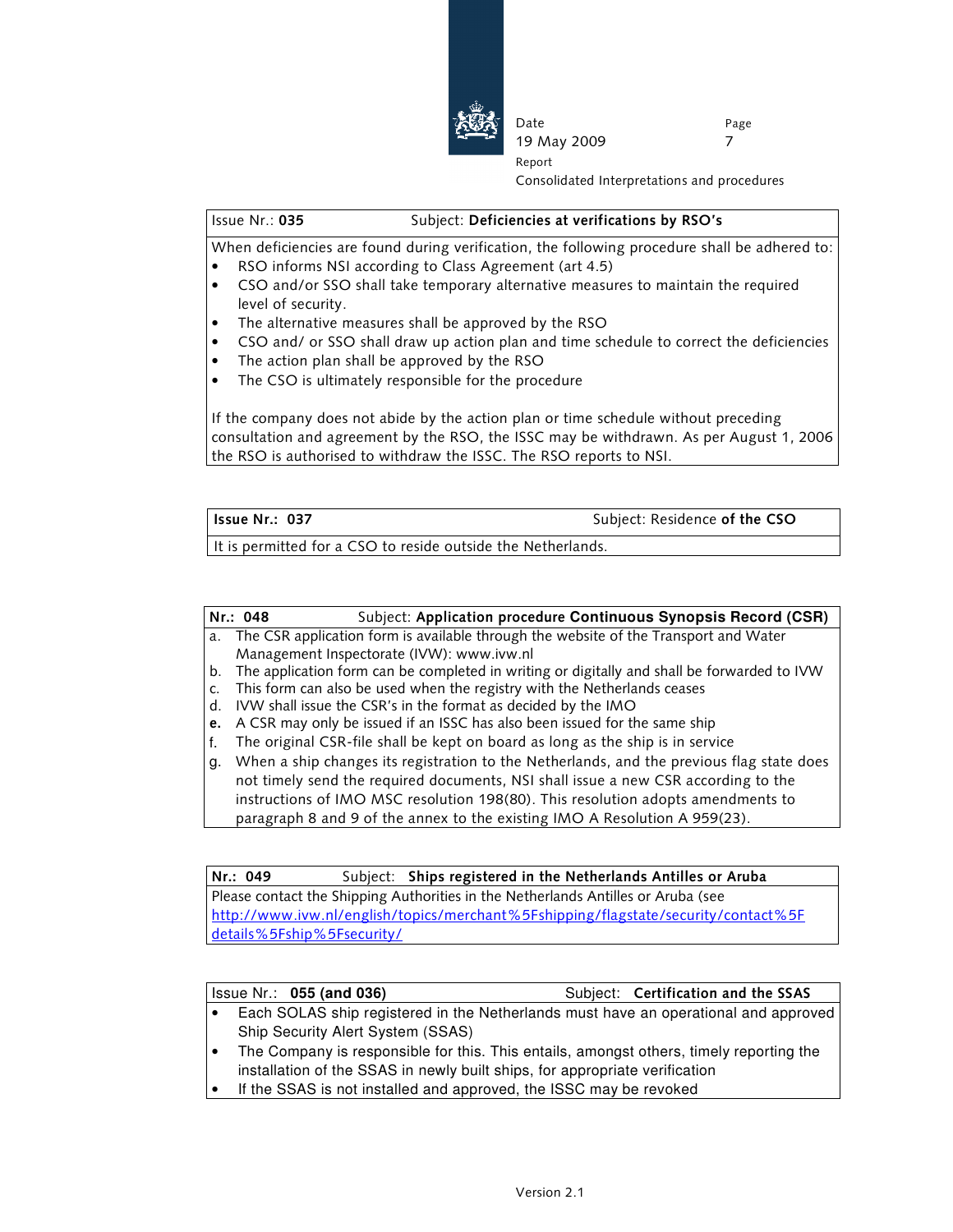

Consolidated Interpretations and procedures

- Relevant documents, describing the requirements for the SSAS, include:
	- o ISPS Code
	- o SOLAS XI-2, regulation 6
	- o IMO resolution MSC 136(76) and MSC 147(77)
	- o MSC Circulars 1072 and 1111 (MSC Circular 1073 can also be of interest)

Date

Report

19 May 2009

• If any uncertainty or inconsistency exists regarding applicability of MSC Resolution 147(77) (Revised Recommendation on Performance Standards for a SSAS) and MSC Circular 1072 (Guidance on Provision of the SSAS), the latter prevails

#### NL Approach:

- The SSAS shall not be type approved or case approved by NSI
- At initial installation of the SSAS, this must be approved as per IACS Procedural Requirement nr 24 rev5, par 2.24, 4.5, 7.1, 7.4, 7.8 and 7.9, and IACS Unified Interpretation SC 194, taking into account the following guidelines:
- **Regarding the Technical Approval:** 
	- $\circ$  If in newly built ships, immediate survey is not possible for a SSAS connected to the GMDSS, then it has to be disconnected from the GMDSS, until the survey can take place
	- The radio surveyor shall not access the SSP, but limit the survey to the hardware
	- All SSAS equipment must comply with the IEC 60945 norm and the relevant ITU specifications with regards to radio communication
- During any survey of the SSAS, the SSO, or a qualified and authorised substitute, shall be present, to explain the operation of the SSAS
- An RSO or Radio Technician may also request the attendance of a competent person in conjunction with the maintenance of SSAS, during a survey of the SSAS
- The CSO is responsible for timely informing all recipients of test messages (including the Coast Guard Centre) and the appropriate confirmation of test message receipt
- If it is established that the SSAS does not comply with the requirements
	- o RSO shall report this to NSI immediately
	- o The Company shall contact NSI as soon as possible, to solve this problem
	- $\circ$  During a radio survey: The safety certificate (VC) will be endorsed if the GMDSS itself functions as required
- If an SSAS is found operational, which is not tested as described above:
	- o If Self Contained: The SSO has to test the system on the spot and log a report thereof. Also it must be proven that the SSAS equipment complies with the IEC 60945 norm and relevant ITU specifications with regards to radio communication
		- If attached to the GMDSS: An Approved Radio Technician has to test the SSAS and log a report thereof, before the RSO audit can be finalised.

|           | Issue Nr.: | 057                           | Subject "Green Stamp" ships                                                                                                                                                                                                                                    |
|-----------|------------|-------------------------------|----------------------------------------------------------------------------------------------------------------------------------------------------------------------------------------------------------------------------------------------------------------|
| $\bullet$ |            | requirement of having an ISSC | Ships having a declaration based on IMO resolution A 791 (19), regarding the<br>application of the International Convention on Tonnage Measurement of Ships, 1969 for<br>existing ships with a gross tonnage $<$ 500 ton, have <b>NOT</b> been exempt from the |
|           |            |                               | The tonnage criterion to decide whether a ship should comply with the ISPS code is the                                                                                                                                                                         |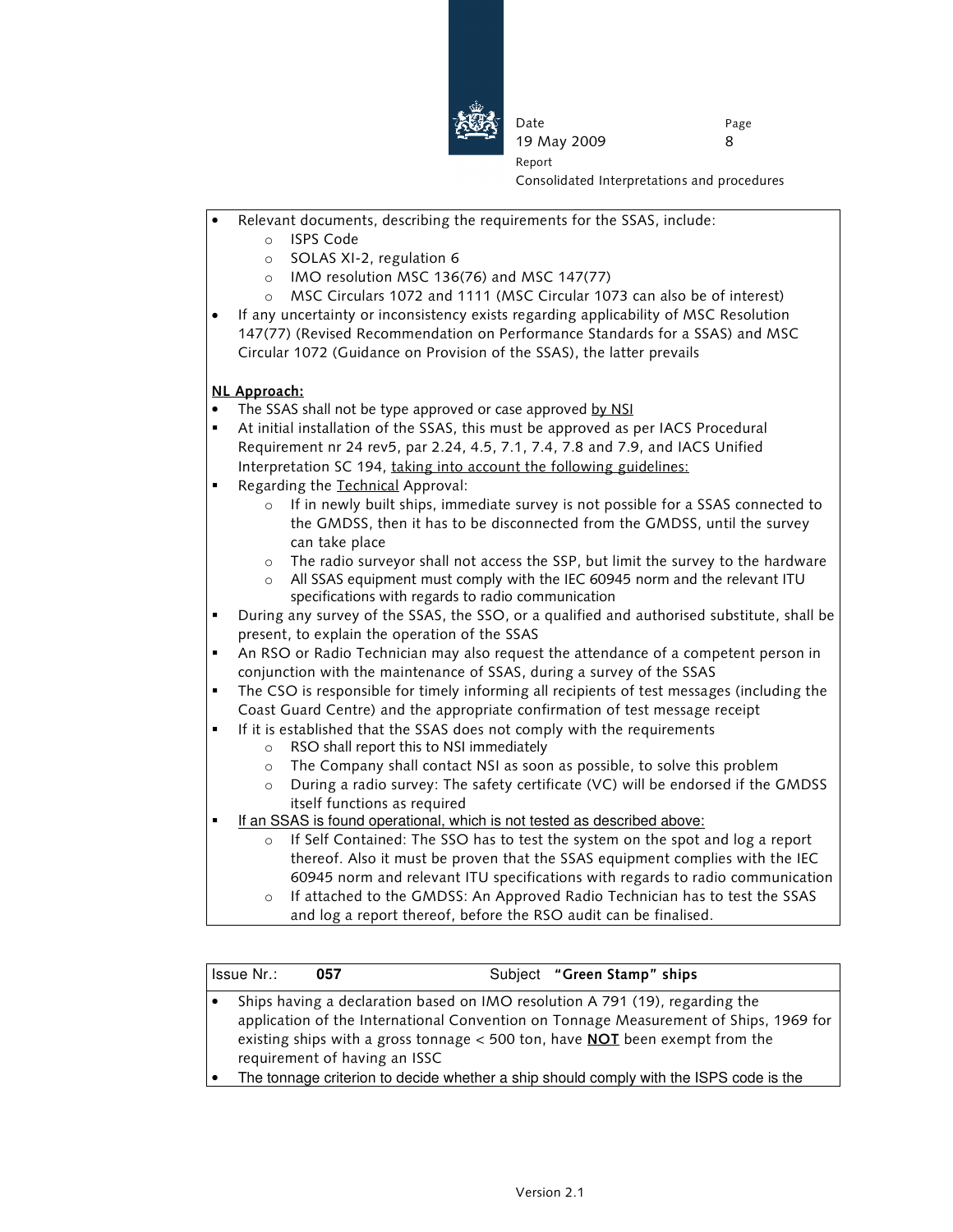

Consolidated Interpretations and procedures

#### (new) GT measurement

• The IMO interim scheme (as per MSC circular 1157) has ceased as per July 1, 2008.

Date

Report

19 May 2009

#### Issue Nr.: **059** Subject: **Contactdetails CSO for Changes in security Level**

To be able at all times to reach the Dutch fleet with regards to a change in the security level, other threat warnings or further instructions regarding security, it is imperative that the Dutch Government has a complete overview of all relevant CSO's and their contact details. The following data are required:

- o Name CSO
- o Office Telephone nr CSO
- o Mobile Telephone nr CSO (24 hours)
- o Home Telephone nr CSO
- o E-mail address CSO
- o Name and address of Company
- o Telephone nr Company
- o Fax nr Company
- o Other relevant particulars (e.g. Alternative CSO)
- o Name of relevant ship(s)
- o Call sign of relevant ship(s)
- o IMO number of relevant ship(s)

For many ships, these data have been sent to the Coast Guard Centre (KWC) in the past. As of January 1, 2006, the Inspectorate for Transport and Water Management will administer these data. The Inspectorate will ensure availability of these data to the KWC.

## PLEASE DO NOT FORGET TO NOTIFY THE INSPECTORATE OF CHANGES IN THESE DATA!

The data can be sent:

By mail: Inspectorate for Transport and Water Management Attention of Toezichteenheid Zeevaart (NSI) With mention of: "CSO data" P.O. Box 8634 3009 AP Rotterdam The Netherlands

Or by e-mail to: csodata@ivw.nl

Or by fax to number: +31-(0)70-456 4513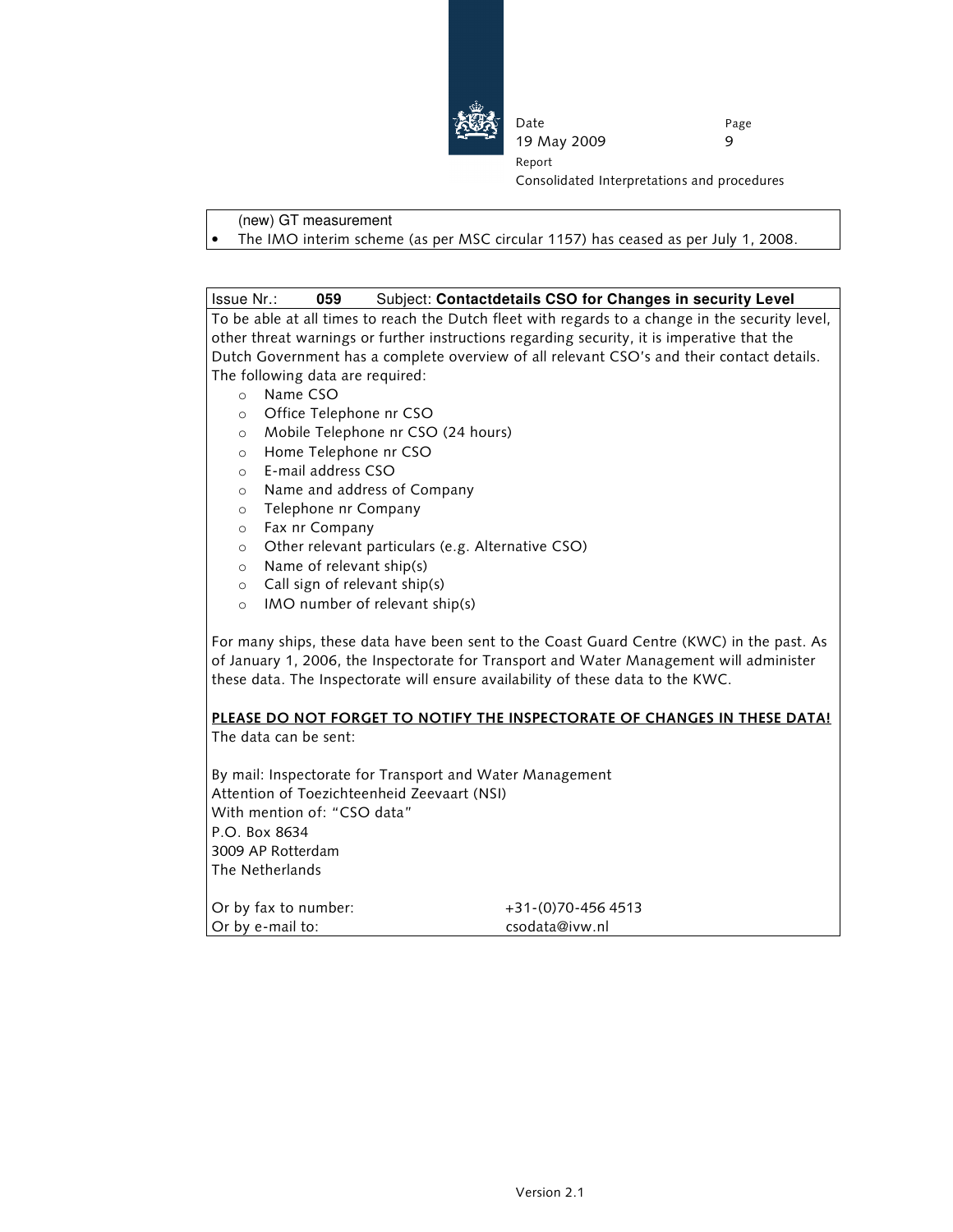

Consolidated Interpretations and procedures

### **f) Ministerial regulations**

Below issues have been formalised through ministerial regulations which have been published in the "Staatscourant" (State Gazette). On each subject, reference is made to the relevant ministerial regulation.

Date

Report

19 May 2009

| Issue Nr.: | 004 (&046)                        | Subject: EU regulation and Interpretations                                                     |
|------------|-----------------------------------|------------------------------------------------------------------------------------------------|
|            |                                   | Ships registered in the Netherlands must comply with EU regulation 725/2004 (See also Art      |
|            |                                   | 31.2 of "Regeling Veiligheid Zeeschepen" as published in the "Staatscourant" of December       |
|            |                                   | 23rd, 2004, nr 248). The final version of the regulation can be found via Easyrules at the NSI |
|            |                                   | website: http://www.ivw.nl/onderwerpen/koopvaardij/vlaggenstaat/wet_en_regelgeving/            |
|            |                                   | Interpretations by NSI of the regulations of the ISPS Code and other SOLAS amendments prevail  |
|            |                                   | over deviating interpretations by an NSI-recognized RSO (for application on Dutch ships). If a |
|            |                                   | dispute between company and RSO cannot be solved, please contact NSI. The report of the RSO    |
|            | will be treated as advice to NSI. |                                                                                                |

| Issue Nr.: | 014 (&15) | Subject | Training Ship Security Officer (SSO |
|------------|-----------|---------|-------------------------------------|
|------------|-----------|---------|-------------------------------------|

Ref. "Regeling certificering scheepsbeveiligingsfunctionarissen (Ship Security Officers, SSO's)" of March 28<sup>th</sup> , 2008/Nr. HDJZ/SCH/2008-373, as published in the "Staatscourant" of April 3<sup>rd</sup> , 2008, nr. 65. English translation:

Article 2: Before a certificate of proficiency for an SSO can be issued, the following conditions must be met:

- 1. Applicant must comply with Regulation VI/5, para 1.1, of the Annex to the STCW-Treaty, and have successfully concluded a training compliant with section A-VI/5, para 1 to and including 4, of the STCW-Code, given by a training institute that is recognised by the Minister of Transport, Public Works and Water Management of the Netherlands.
- 2. As an exemption to the previous paragraph, the Inspector-general of the Inspectorate for Transport and Water Management can, until July 1<sup>st</sup> 2009, issue the certificate of proficiency for an SSO, if the applicant can prove in writing that:
	- A. He or she has completed an SSO training prior to January  $1<sup>st</sup>$  2008, and
	- B. He or she has performed an approved service as SSO of at least 6 months, in period of 3 years prior to the application, or
	- C. He or she has performed security duties that can be seen as equivalent to those mentioned in para B above.

Article 3

- 1. Crew members that have been appointed as SSO must possess a valid certificate of proficiency as mentioned in Article 2
- 2. As an exemption to the previous paragraph, until July  $1<sup>st</sup>$  2009, crewmembers that have successfully completed SSO training prior to January  $1<sup>st</sup>$  2008, can be appointed as SSO.

RSO's will monitor this during on board verifications and during approvals of the Ship Security Plan, taking into account the requirements of the ISPS Code and relevant IMO Guidelines (a.o. MSC Circular 1097).

Application for the "Certificaat Scheepsbeveiligingsfunctionaris" (Ship Security Officer)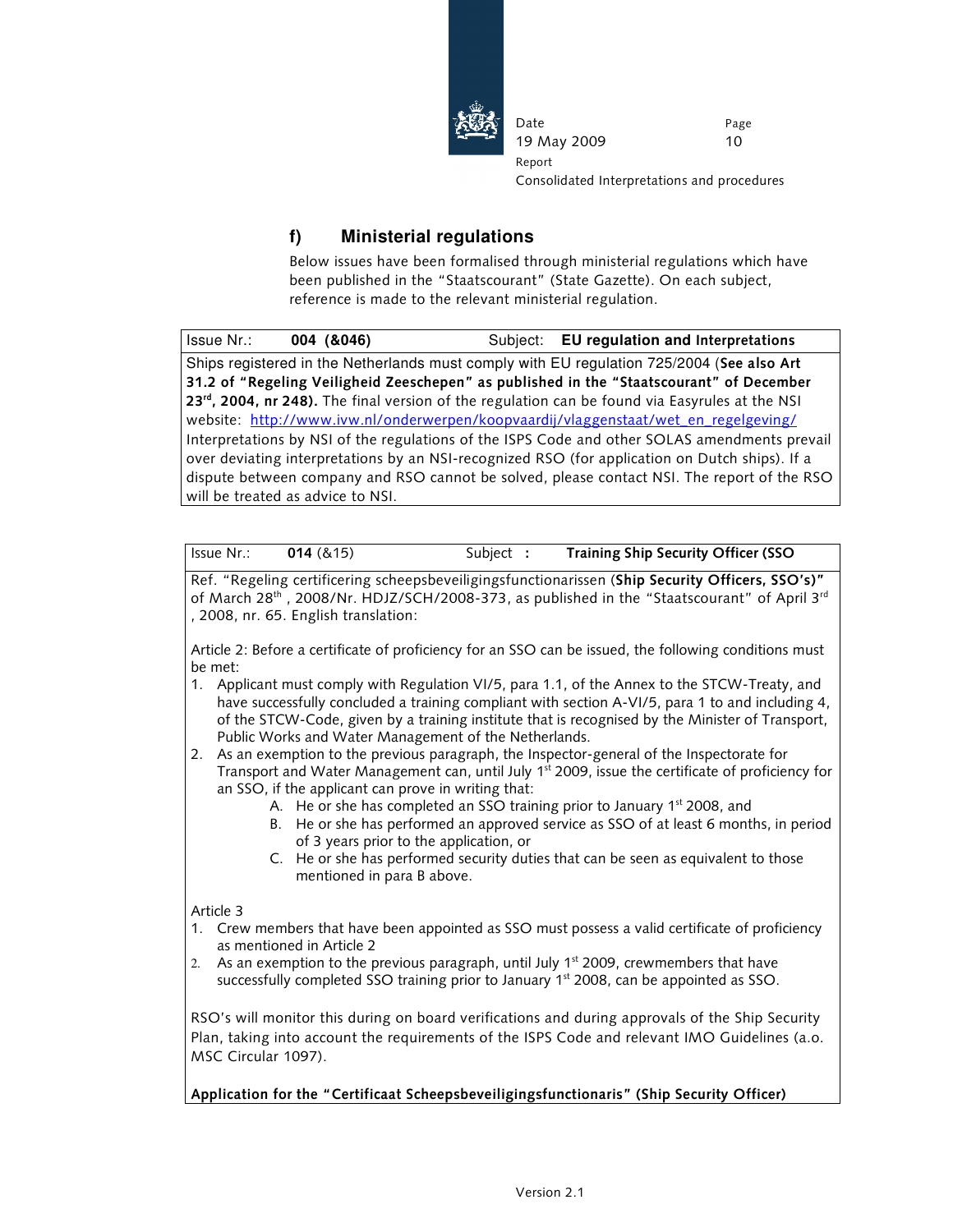

Consolidated Interpretations and procedures

See the IVW website:

http://www.ivw.nl/onderwerpen/koopvaardij/bemanning/opleidingen/

Applications for certificates and training can be done with the training institutions mentioned on the website.

Date

Report

19 May 2009

| Issue Nr.: | 019(820851) | Subject | Keeping of Records and DoS |
|------------|-------------|---------|----------------------------|
|            |             |         |                            |

All records as specified in paragraph 10.1 of Annex 2 of EU regulation 725/2004 (part A of the ISPS code), shall be kept on board for a minimum period of 3 years.

See also Art 31.3 of "Regeling Veiligheid Zeeschepen" as published in the "Staatscourant" of December 23rd, 2004, nr 248

#### **Storage period for DoS**

Declarations of Security (DoS), which have been made in the timeframe within which the last 10 calls at port facilities have taken place, must be kept on board during this timeframe, with a minimum of 3 months.

See also MSC circular 1132 (ao par 17)

See also Art 31.3 of "Regeling Veiligheid Zeeschepen" after the changes as published in the "Staatscourant" of February 21, 2006, nr. 37, page 18

| 031(8.40)<br>Issue Nr.: |  |  | Subject Ship Security alerts |  |  |
|-------------------------|--|--|------------------------------|--|--|
|-------------------------|--|--|------------------------------|--|--|

The Ship Security Alert for ships registered in the Netherlands must be transmitted (possibly via the CSO), to the Coast Guard Centre of the Netherlands (KWC) in Den Helder, currently ONLY via one of the following means:

- Via Fax at number  $+31$  (0)223 658 358 (24/7), OR
- Via Telex at number 71088 KUSTW NL (24/7)

KWC cannot guarantee fast and efficient follow up of Ship Security Alerts that are received via E-mail.

Ref. Art 31.1 of "Regeling Veiligheid Zeeschepen" as published in the "Staatscourant" of December 23<sup>rd</sup>, 2004, nr 248, and "Communicatiehandleiding Security zeehavens en zeescheepvaart" issued by DGG

#### **Ships registered in the Netherlands Antilles or Aruba**

Alerts sent from ships registered in the **Netherlands Antilles or Aruba** shall be transmitted to the Coast Guard Centre at Curaçao, Netherlands Antilles. For further guidance in this matter, please contact the authorities responsible for Maritime Security in the Netherlands Antilles or Aruba.

See art. 22.1 of the "Regeling Antilliaanse en Arubaanse schepen" of December  $16<sup>th</sup>$  2004.

#### Sending alerts if the SSAS is temporarily out of order:

In this case, ships registered in the **Netherlands** can send Security Alerts via the following procedure:

- Ship informs the Company/ CSO (possibly via Dirkzwager)
	- Company/ CSO (possibly via Dirkzwager) will contact the Departmental Coordination Centre for Crisis Management (DCC) of the Ministry of Transport, Public Works and Water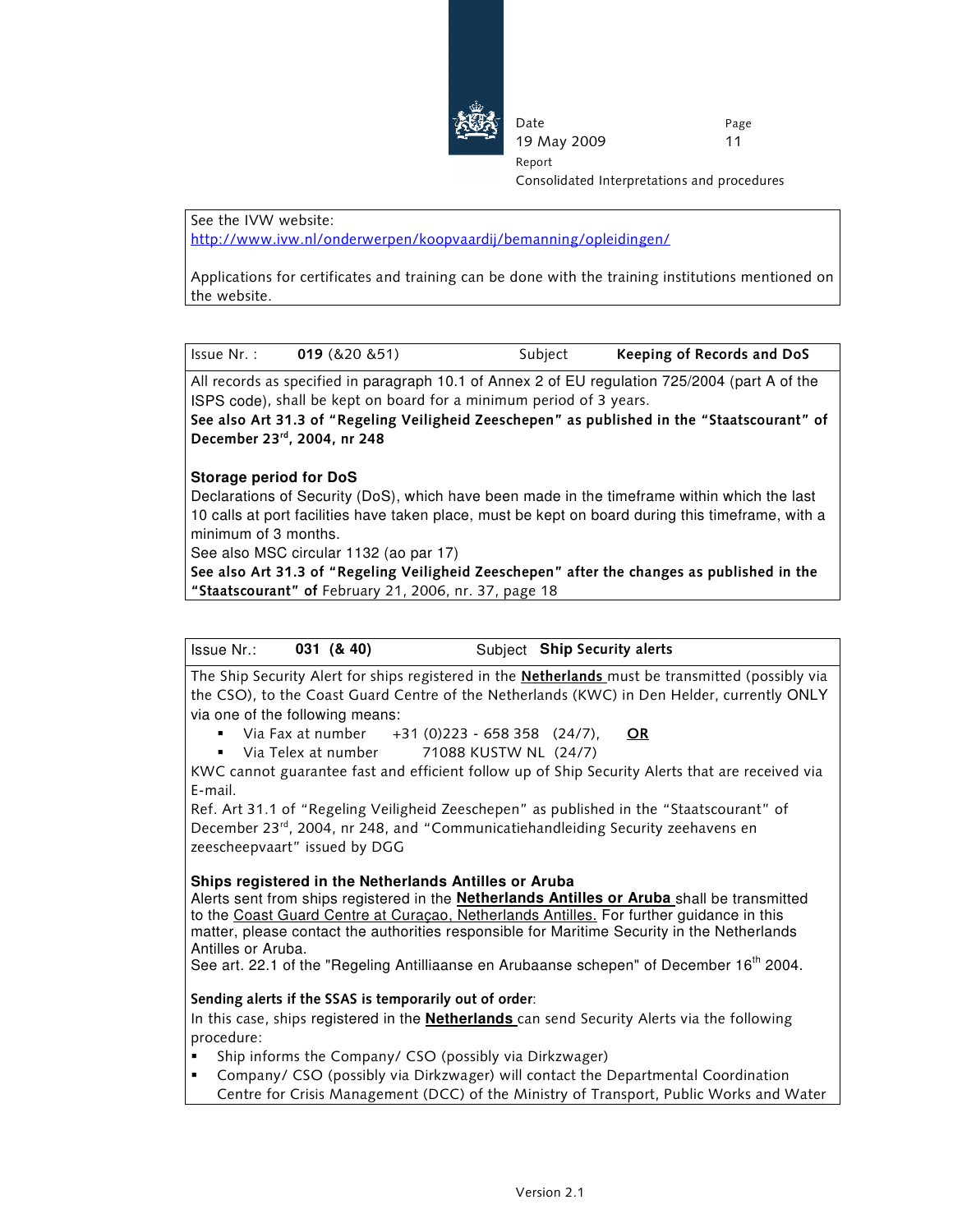

Date 19 May 2009 Page 12 Report

Consolidated Interpretations and procedures

Management

 Phone numbers of the DCC: General nr: +31 (0)70 351 8555 Emergency number: +31 (0)800 322 8369

National Point of Contact See explanation of Art 31 of "Regeling Veiligheid Zeeschepen" as published in the "Staatscourant" of December 23rd, 2004, nr 248: The Coast Guard Centre at Den Helder has been appointed as "National point of contact"

Issue Nr. : **052** Subject: **Recognised Security Organisations (RSO's)** With the Class Agreement of August 1st 2006, the following organisations have been authorised by the minister of Transport, Public Works and Water Management of the Netherlands to perform on board verifications and plan approval for the International Ship Security Certificate for ships registered in the Netherlands: o American Bureau of Shipping (ABS) o Bureau Veritas (BV) o Det Norske Veritas (DNV ) o Germanischer Lloyd (GL) o Lloyds Register (LR) o Nippon Kaiji Kyokai (ClassNK) o Registro Italiano Navale (RINA)

See "the Class Agreement of August  $1<sup>st</sup>$  2006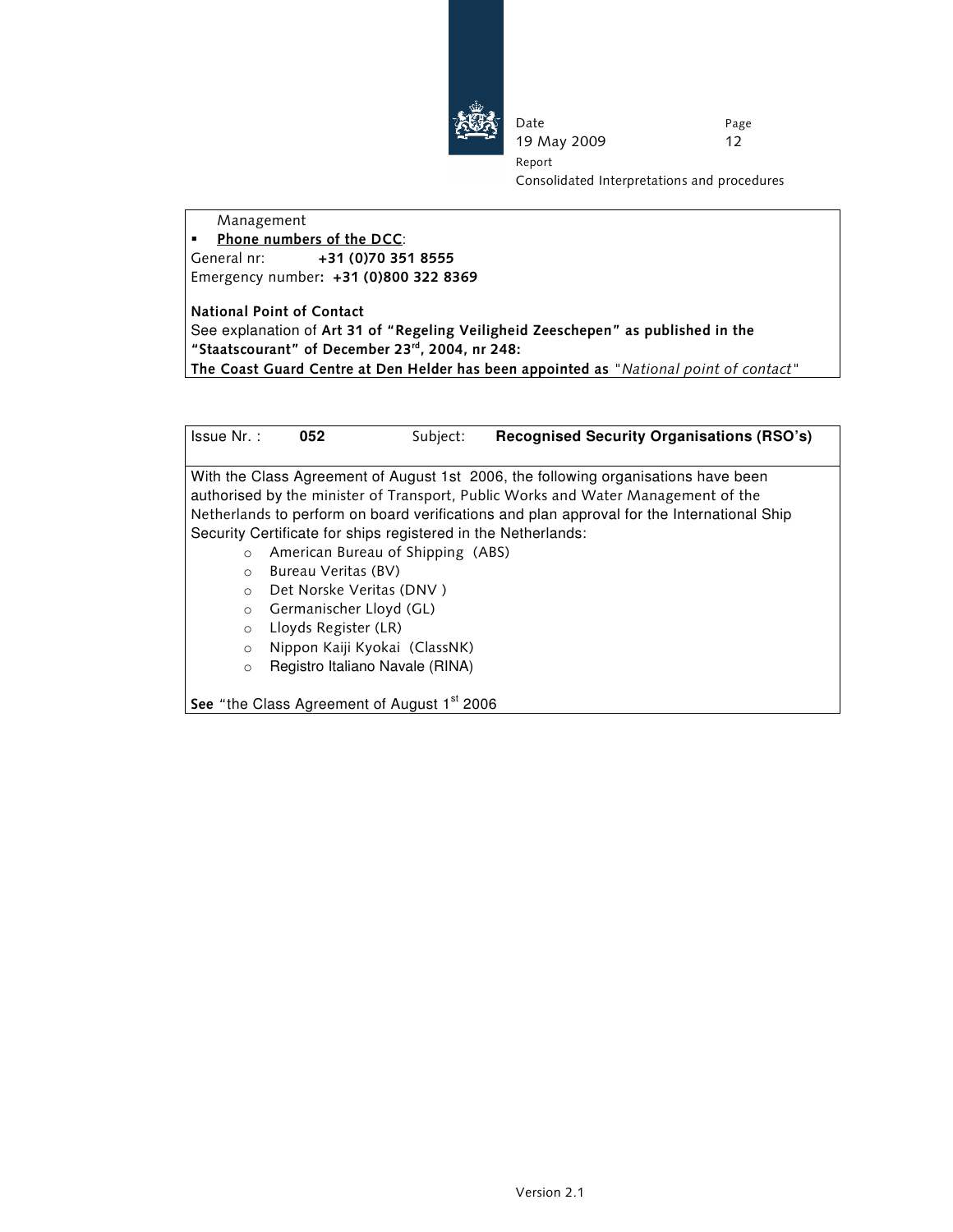

Consolidated Interpretations and procedures

### **g) Policy Rules Merchant Shipping ("Beleidsregel Zeevaart")**

Date

Report

19 May 2009

The below interpretations have been formalised as policy rules ("beleidsregels"), as published in the "Staatscourant" on August 18, 2008, nr. 158.

Issue Nr.: **013** Subject: Changes to approved SSP's and security equipment Ref. article 2.3 of the policy rules Merchant Shipping ("Beleidsregel Zeevaart"). Changes to approved SSP's or security equipment, which affect the security performance on board, shall be reported to the RSO, before their implementation. The RSO decides in each case if the change is permitted and if verification will be necessary, based on guidance issued by NSI. (See Guidance document at NSI website: http://www.ivw.nl/english/topics/merchant%5Fshipping/flagstate/security/interpretations%5F and%5Fprocedures/

Issue Nr.: 15 Subject: Company Security Officer (CSO)

Ref. Article 2.4 of the policy rules Merchant Shipping ("Beleidsregel Zeevaart"). CSO's must have the necessary knowledge, understanding and proficiencies to be able to properly perform the tasks and responsibilities assigned to them in Article 11 of part A of the ISPS Code (ref ISPS Code part A, article 13.1). Therefore a CSO must be able to prove that he has successfully concluded training compliant with art. 13.1 of part B of the ISPS code

| Issue Nr. :                                                                       |               | 030                                                                 |  | Subject Internal reviews/audits of SSP                                                                                                                                                                                                                                                                                                                             |  |
|-----------------------------------------------------------------------------------|---------------|---------------------------------------------------------------------|--|--------------------------------------------------------------------------------------------------------------------------------------------------------------------------------------------------------------------------------------------------------------------------------------------------------------------------------------------------------------------|--|
| Ref. Article 2.5 of the policy rules Merchant Shipping ("Beleidsregel Zeevaart"). |               |                                                                     |  |                                                                                                                                                                                                                                                                                                                                                                    |  |
|                                                                                   |               |                                                                     |  | The minimal frequency, at which internal reviews/audits of each SSP shall be held, is at                                                                                                                                                                                                                                                                           |  |
|                                                                                   |               | least once before intermediate or renewal verification takes place. |  |                                                                                                                                                                                                                                                                                                                                                                    |  |
|                                                                                   |               |                                                                     |  | If drills or other experiences give cause to change the SSP, this shall be done as soon as                                                                                                                                                                                                                                                                         |  |
|                                                                                   |               |                                                                     |  | possible, according to the existing procedure for changes to approved SSP's (issue 13)                                                                                                                                                                                                                                                                             |  |
|                                                                                   | these audits. |                                                                     |  | Any actions and measures by companies, aimed at improving the observance and security<br>awareness onboard their ships, are encouraged by NSI. The yearly performance of internal<br>audits by the company (CSO) can be of assistance in this respect. Possibly, the Self<br>Assessment Questionnaire as developed by the IMO and the EU, can be a useful tool for |  |

Issue Nr.: 034 Subject: Frequency of searches of embarking persons

Ref. Article 2.7 of the policy rules Merchant Shipping ("Beleidsregel Zeevaart"). To comply with article 9.4.1, of part A of the ISPS Code, and article 9.15 of part B of the ISPS Code the following minimal frequencies of searches have been approved by NSI, notwithstanding the obligations of the master as per Solas chapter XI-2, regulation 8.2: At security level:

1) As deemed necessary by the SSO or CSO. The choice of frequency by SSO or CSO can either be documented per port call in the security logbook, or as a generic value in the SSP.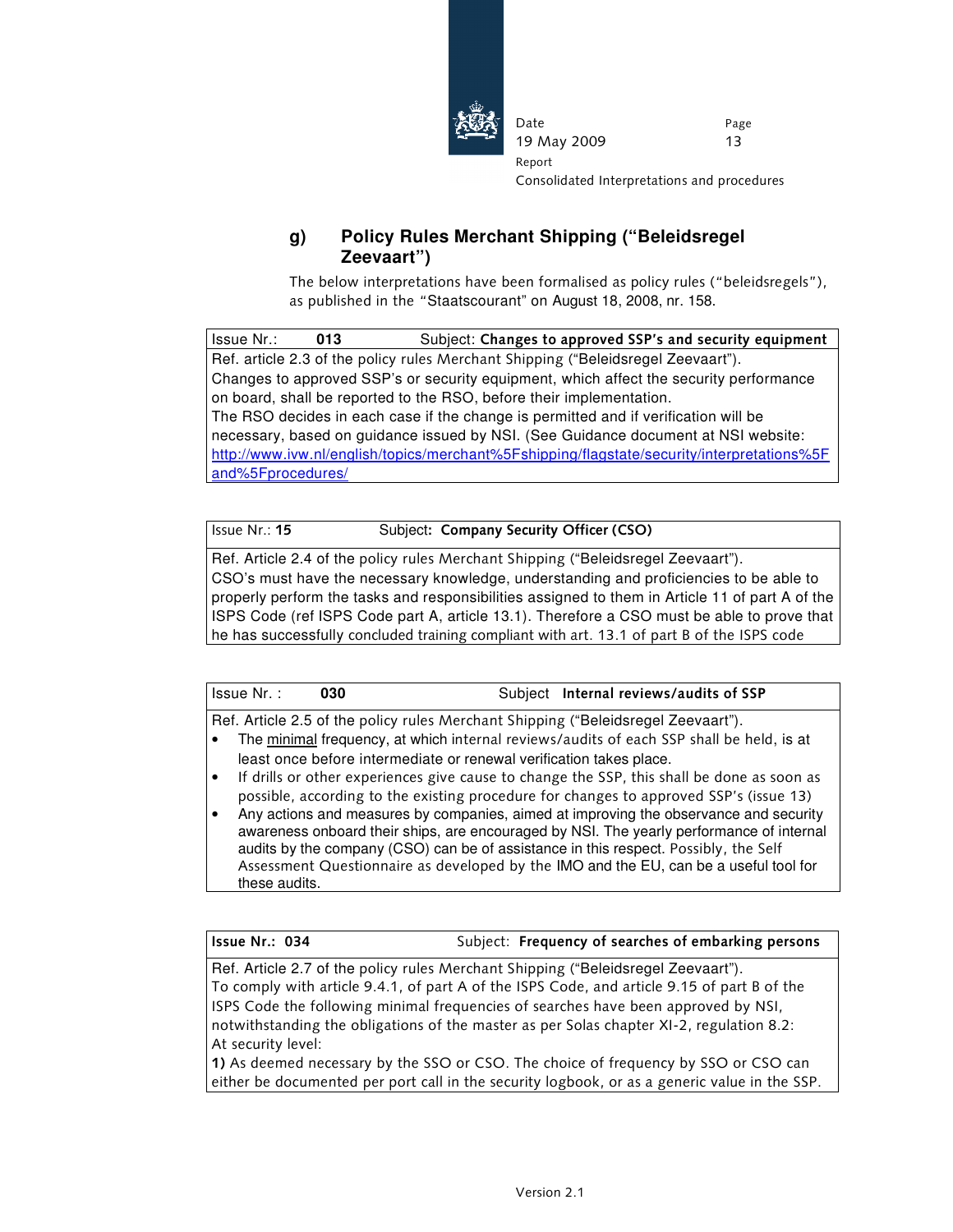

Date

Report

19 May 2009

Page 14

Consolidated Interpretations and procedures

2) 1 person out of 10 at random, with a minimum of 1 actual search per port of call 3) All persons

#### Nr. : 041 Subject: Certificates when registering existing ships in the Netherlands

Ref. Article 2.1 of the policy rules Merchant Shipping ("Beleidsregel Zeevaart").

If the company remains the same, the procedure will be as follows:

- The SSP must be approved by an NSI appointed RSO, taking into account the specific Dutch regulations, policy rules and interpretations
- If an RSO has recently approved an SSP on behalf of an other flag state, this RSO could, in principle, suffice with only a check on the specific Dutch regulations, policy rules and interpretations
- An on board verification must be held according to the instructions issued by NSI. In principle this can consist of an earlier verification for another flag AND an extra verification limited to the specific Dutch regulations, policy rules and interpretations.

If the above procedure is followed correctly, a long term ISSC can be issued. This applies to ships flagging in, with or without an ISSC from another flag state.

If a new company takes control of the ship:

- A CSO must be appointed by the new company
- This CSO is responsible for all ISPS matters, including the performance of a new Security Assessment and the creation of a new SSP. If applicable, parts of the former SSP may be reused. This does not guarantee that the SSP will be approved.
- Basically the complete regular ISSC procedure must be followed.

If, due to lack of time, problems might arise regarding the issuance of an ISSC, the company can request an interim ISSC. If the demands as stated in article 19.4.2 of part A of the ISPS code are met, an interim ISSC can be issued by the RSO, based on article 19.4.1 of part A of the ISPS code, referring to the transfer of flag. This will allow the relevant company a maximum of 6 months to qualify for the regular ISSC.

Nr. : 042 Subject: Certificates for ships newly delivered Ref. Article 2.2 of the policy rules Merchant Shipping ("Beleidsregel Zeevaart"). Basically the complete regular ISSC procedure must be followed. If, due to lack of time, problems might arise regarding the issuance of an ISSC, the company can request an interim ISSC. If the demands as stated in article 19.4.2 of part A of the ISPS code are met, an interim ISSC can be issued by the RSO, based on article 19.4.1 of part A of the ISPS code, referring to the delivery. This will allow the relevant company a maximum of 6 months to qualify for the regular ISSC.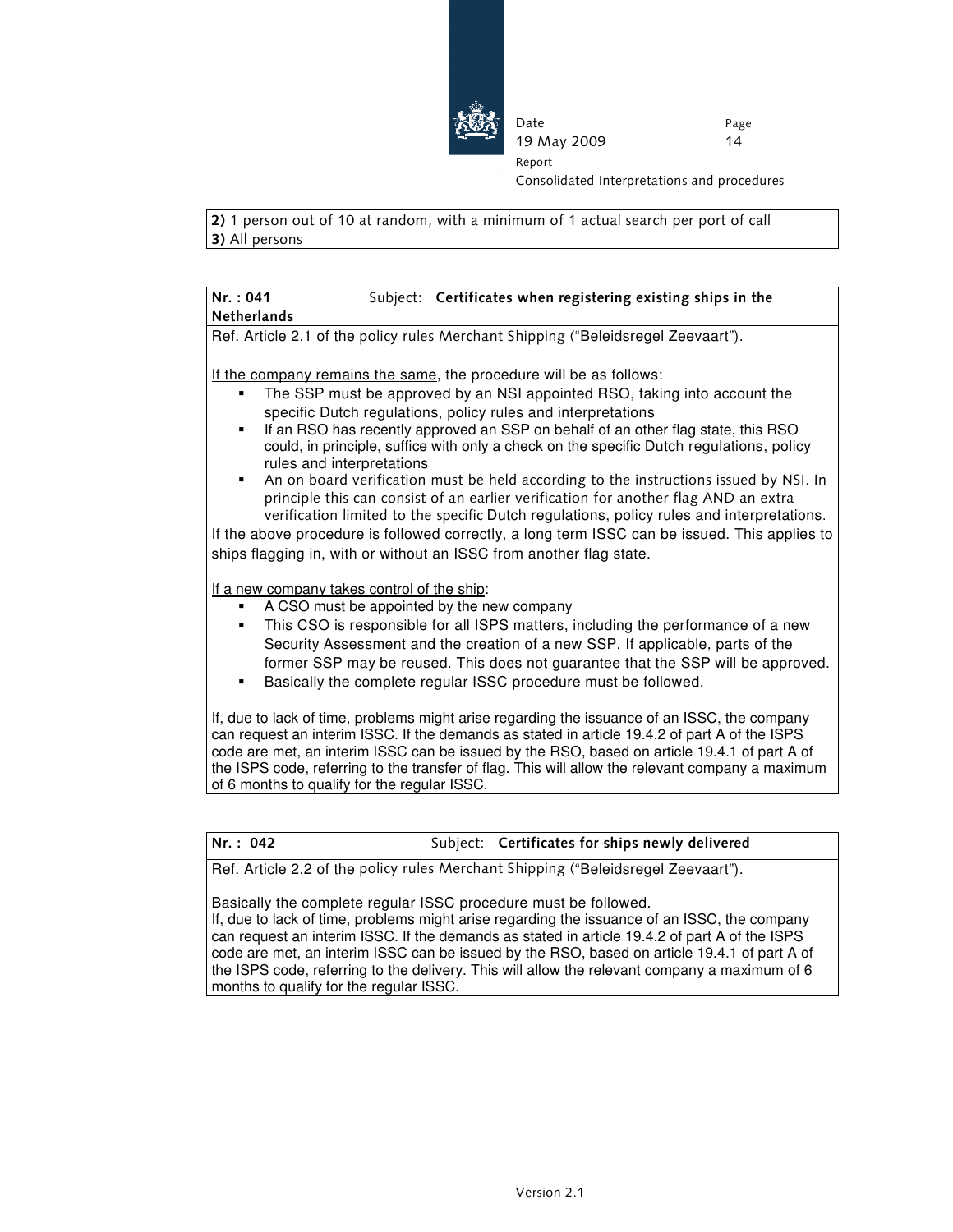

Consolidated Interpretations and procedures

#### Nr.: 056 Subject: Access Control

Ref. Article 2.6 of the policy rules Merchant Shipping ("Beleidsregel Zeevaart").

- A**ccess control** is required under SOLAS security regulations (ISPS A 7.2.2)

- However, the ISPS code does not state that a **gangway watch** is mandatory

The agreement for the ships registered in the Netherlands is that there **needs to be access control**, but **not necessarily by a gangway watch**. For example, access control may be done by a man on deck or on the bridge, or via camera's, as long as someone is monitoring access to the ship and visitors are approached upon boarding the ship to enquire after the purpose of their visit. If these or similar forms of access control are not present, then the ship is not compliant.

Date

Report

19 May 2009

The SSP should reflect the above and an RSO appointed by the Dutch government should only approve plans that conform to the above. If an RSO has approved plans that are not compliant with the ISPS code, this situation should be corrected immediately.

Some countries have established national or local laws with more strict demands for access control. CSO's and SSO's should take this into account when preparing voyages

#### Nr.: 058 Subject: Shore based Contact point for follow up of SSAS alerts for ships where the CSO is also the master

#### Only relevant for companies where the CSO is based on board the ship!!

Ref. Article 2.8 of the policy rules Merchant Shipping ("Beleidsregel Zeevaart").

- o If the Coast Guard Centre (KWC) receives an alert via the Ship Security Alert System (SSAS), it will inform the Departmental Crisis Coordination Centre (DCC). The CSO will be contacted to gain relevant information and to check if there may have been a false alert. If the CSO is also the master on board of the ship concerned, this is not possible as authorities are not supposed to contact the ship directly after receipt of an SSAS alert (MSC Circular 1073, a.o. in art 2.4.2 of the Annex, regarding "Covert Alert").
- $\circ$  To be able to appropriately respond to SSAS alerts of ships where the CSO is also the master, there is a need for a shore based contact point.
- $\circ$  This can be the contact point as required by the registration laws and regulations, but also a third party (company or person). No party has exclusive rights in this respect
- $\circ$  There has to be a written agreement between the ship and the party acting as contact point, which specifies that the contact point is available at all times for assistance in case of a security alert. The contact point must be able to supply as much relevant information as possible regarding the ship involved, such as type of ship, cargo, position, crew, presence of dangerous goods etc, to the Dutch government.
- $\circ$  The shore based contact point will be mandatory as per the date that the SSAS becomes mandatory
- o Contact details of the shore based contact point must be reported to the Inspectorate for Transport and Water Management for all relevant ships, together with the CSO data
- For ships without a shore based contact point, the Dutch Government will assume that each SSAS-alert is a real emergency, and respond to the alert on that basis. It is therefore likely that inappropriate use of the SSAS will result in significant costs.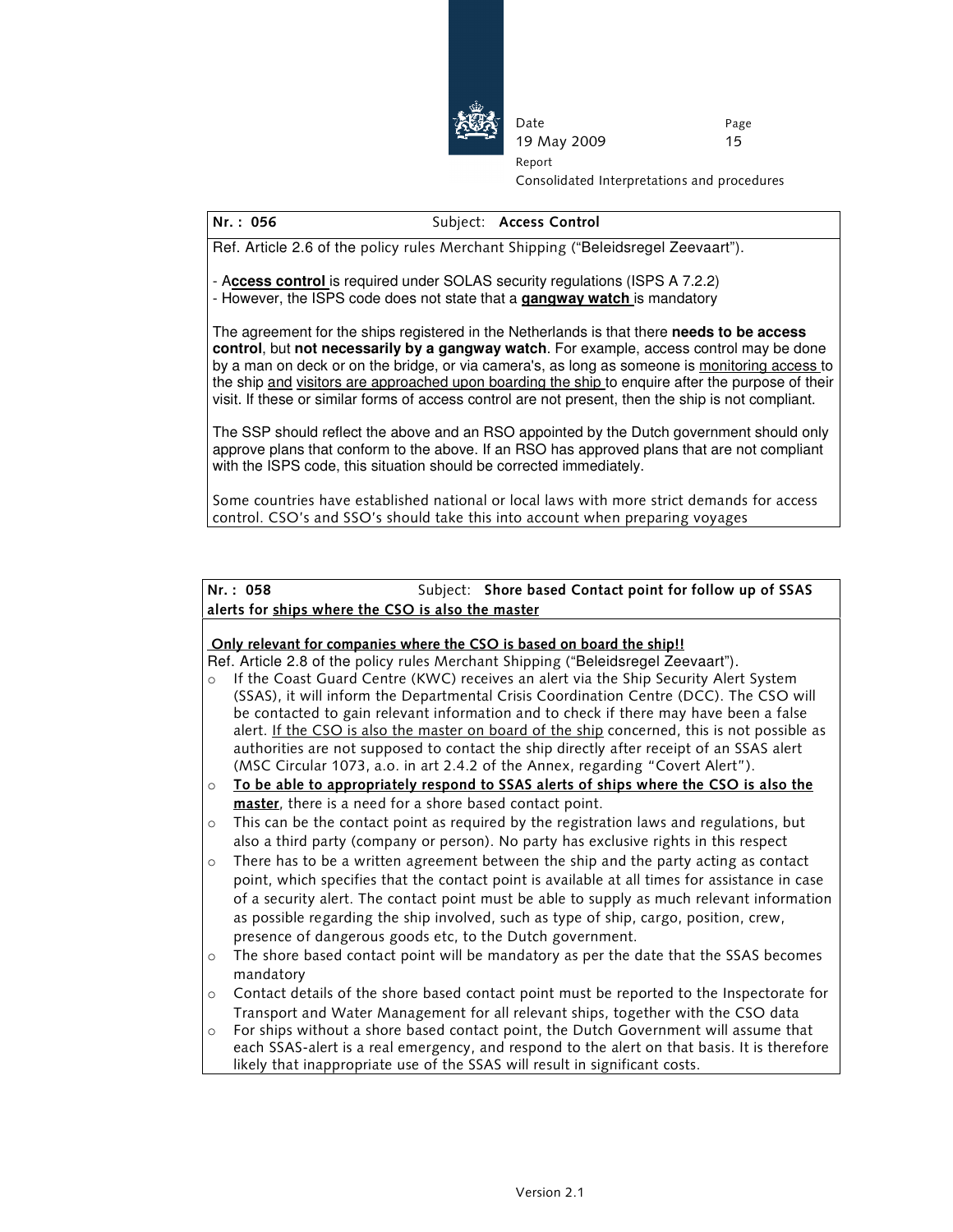

Consolidated Interpretations and procedures

#### Nr. : 060 Subject: Drills and Exercises

Date

Report

19 May 2009

Ref. Article 2.8 of the policy rules Merchant Shipping ("Beleidsregel Zeevaart").

#### **Drills:**

- Are to be performed by the ship, as required by ISPS part A para 13.4 and part B para 13.6. The SSO is first line responsible for the execution of these drills.

#### **Exercises**:

- ISPS exercises are different from drills, and have to be carried out, as per the requirements of ISPS part A para 13.5 and part B para 13.7, once a year with no more than 18 months between them

- The organisation is in principle company business (CSO), in line with the ISM system - The purpose is to test the security-system of the company and to ensure the effective coordination and implementation of SSP's

- More than one company ship (if possible) but not all company ships have to be involved in a specific exercise

- However reports have to be sent to all company ships and the records have to be kept on board of all company ships

- Furthermore, necessary improvements identified through the exercise should be effectuated on all company ships registered in the Netherlands

- Authorities may be involved in these exercises but are not obliged to participate. Nevertheless authorities are encouraged to carry out their own exercises

- A CSO may participate in these governmental exercises and is in that case not obliged to organise a company exercise that year (ISPS part **B**, para 13.8). However in these cases reports do have to be sent and recorded in a similar way as with company exercises

- If a ship, when asked, is not able to provide its RSO or administration (at intermediate or renewal audits) with records of required exercises, the ISSC may be revoked

If a ship, when asked, is not able to provide Port State Control (PSC) officers with records of required drills and exercises, this may count as a security deficiency for the relevant PSC organization.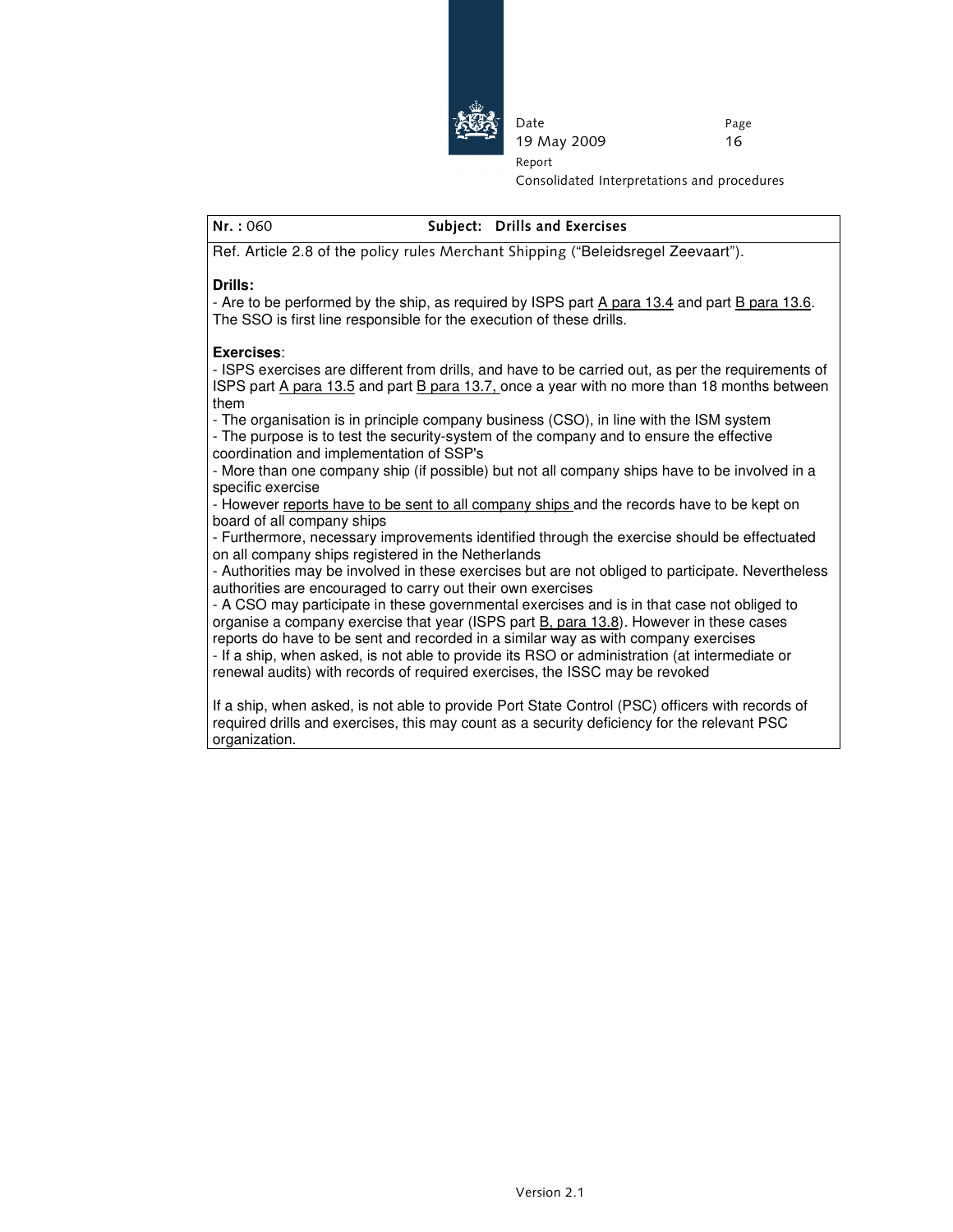

Date 19 May 2009 Page 17 Report Consolidated Interpretations and procedures

# **h) Interpretations**

| <b>Issue Nr.: 038</b>                                           | Subject: Interpretations and their application                                           |
|-----------------------------------------------------------------|------------------------------------------------------------------------------------------|
|                                                                 | Ships in possession of an approved SSP, have to establish adjustments to the SSP and/or  |
|                                                                 | the ship, which are necessary due to interpretations that were published after their SSP |
| was approved, at the next intermediate or renewal verification. |                                                                                          |
|                                                                 | An exception to this rule can exist, when NSI specifically mentions that the adjustments |
| must be made immediately.                                       |                                                                                          |